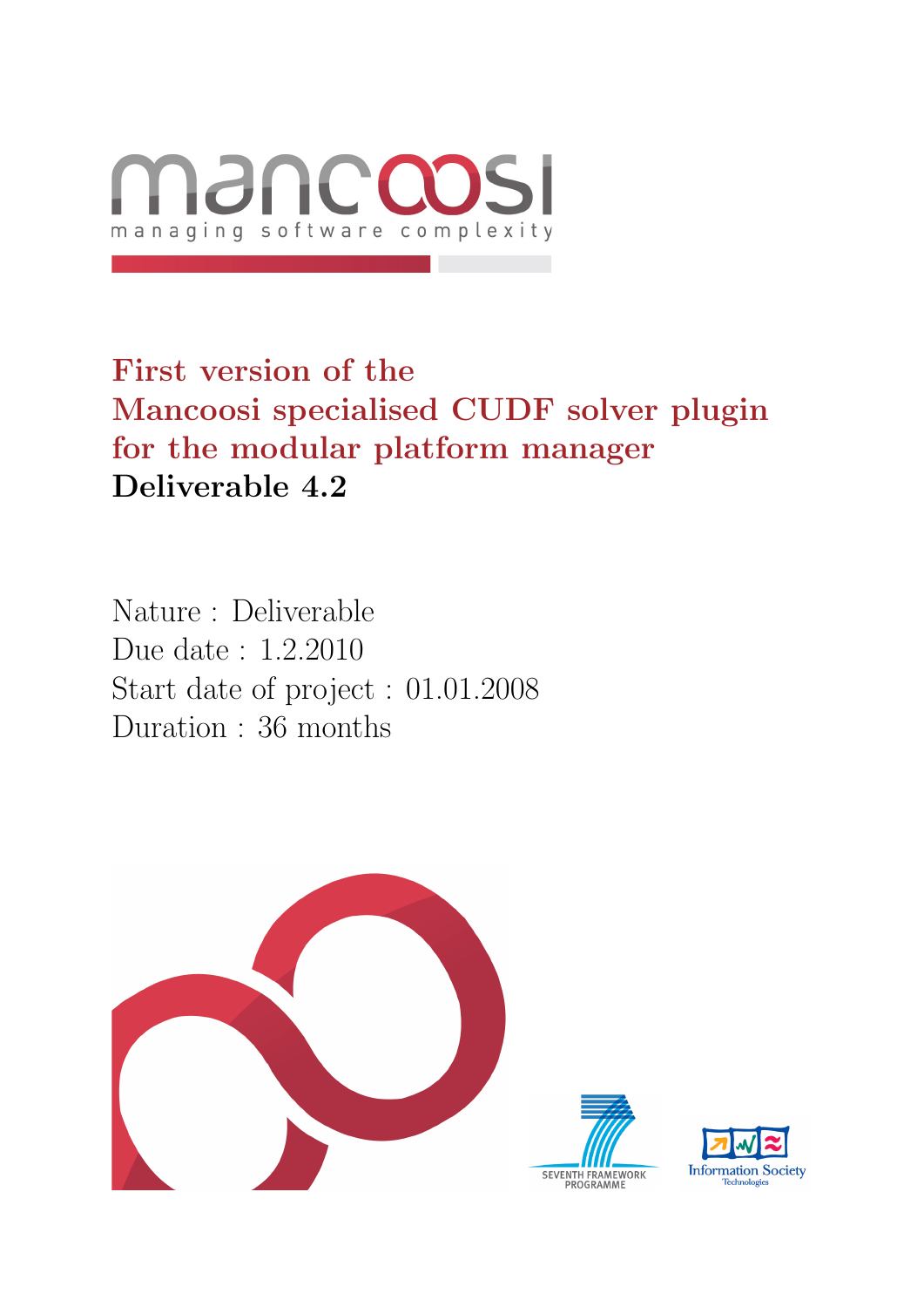

Specific Targeted Research Project Contract no.214898 Seventh Framework Programme: FP7-ICT-2007-1

A list of the authors and reviewers

| Project acronym        | <b>MANCOOSI</b>                                                                                              |
|------------------------|--------------------------------------------------------------------------------------------------------------|
| Project full title     | Managing the Complexity of the Open Source Infrastructure                                                    |
| Project number         | 214898                                                                                                       |
| <b>Authors</b> list    | Josep Argelich <jargelich@diei.udl.cat></jargelich@diei.udl.cat>                                             |
|                        | Inês Lynce <ines@sat.inesc-id.pt></ines@sat.inesc-id.pt>                                                     |
|                        | Olivier Lhomme <01ivier.Lhomme@fr.ibm.com>                                                                   |
|                        | Claude Michel <claude.michel@i3s.unice.fr></claude.michel@i3s.unice.fr>                                      |
| Internal review        | Roberto Di Cosmo <roberto@dicosmo.org></roberto@dicosmo.org>                                                 |
|                        | Anne-Sophie Réfloc'h <anne-sophie.refloch@univ-paris-diderot.fr></anne-sophie.refloch@univ-paris-diderot.fr> |
| Workpackage number     | WP4                                                                                                          |
| Deliverable number     | $\overline{2}$                                                                                               |
| Document type          | Deliverable                                                                                                  |
| <b>Version</b>         | 2                                                                                                            |
| Due date               | 01/2/2010                                                                                                    |
| Actual submission date | 21/5/2010                                                                                                    |
| Distribution           | Public                                                                                                       |
| Project coordinator    | Roberto Di Cosmo <roberto@dicosmo.org></roberto@dicosmo.org>                                                 |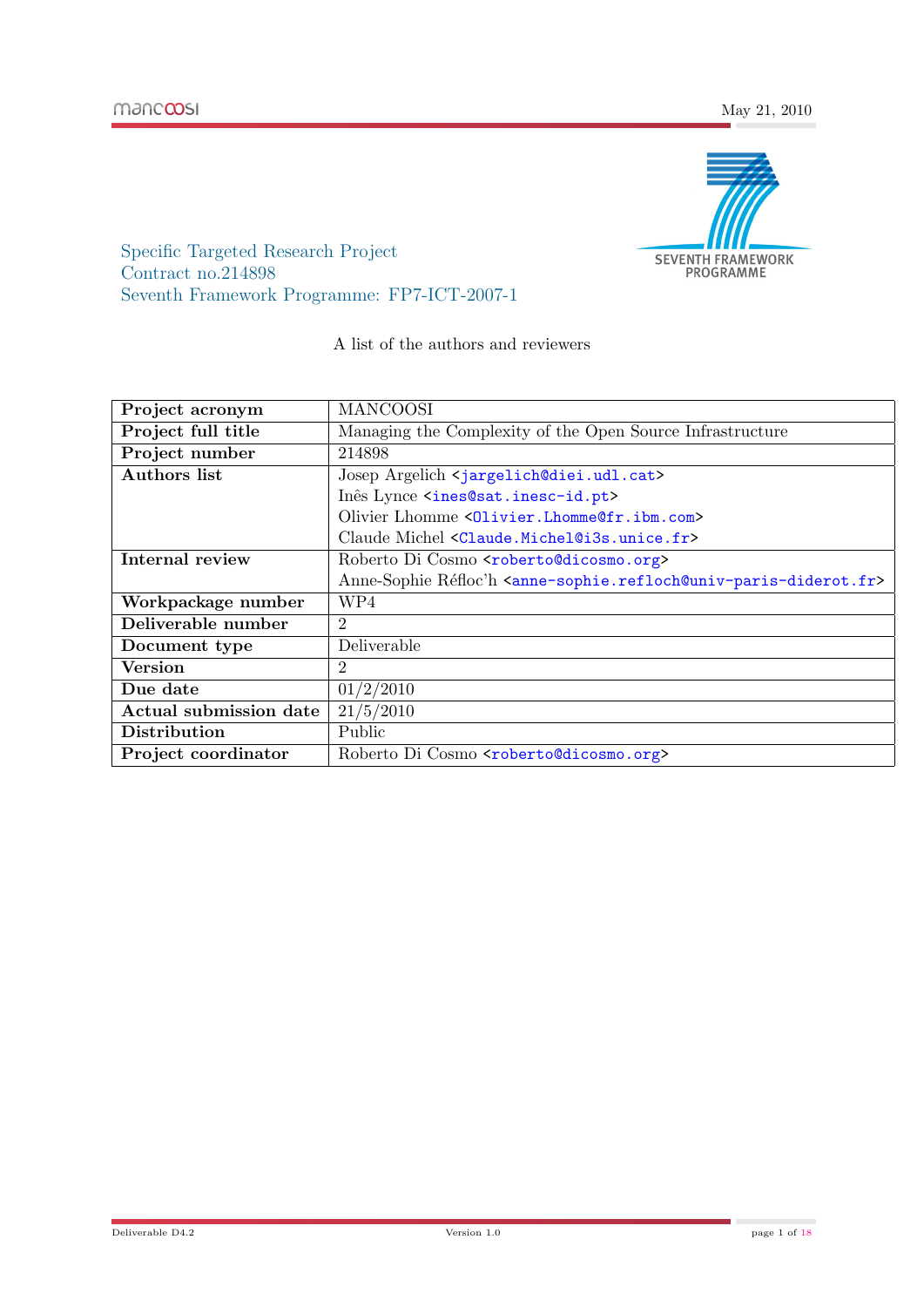# **Contents**

| $\mathbf{1}$             | Introduction                                                                                  |                                       |                                                                                              | 3              |
|--------------------------|-----------------------------------------------------------------------------------------------|---------------------------------------|----------------------------------------------------------------------------------------------|----------------|
| $\overline{2}$           |                                                                                               | On solving the upgradeability problem |                                                                                              | 3              |
|                          | 2.1                                                                                           |                                       |                                                                                              | 3              |
|                          | 2.2<br>Upgradeability as a multicriteria optimization problem $\dots \dots \dots \dots \dots$ |                                       |                                                                                              |                |
| 3                        |                                                                                               | The Mancoosi plugins                  |                                                                                              |                |
| <b>CUDFsolver</b><br>4   |                                                                                               |                                       |                                                                                              | $\overline{7}$ |
|                          | 4.1                                                                                           |                                       |                                                                                              | -7             |
|                          |                                                                                               | 4.1.1                                 |                                                                                              | $\overline{7}$ |
|                          |                                                                                               | 4.1.2                                 | Solving multicriteria optimisation $\ldots \ldots \ldots \ldots \ldots \ldots \ldots \ldots$ | -9             |
|                          | 4.2                                                                                           |                                       |                                                                                              | 11             |
|                          |                                                                                               | 4.2.1                                 |                                                                                              | 12             |
|                          |                                                                                               | 4.2.2                                 |                                                                                              | 12             |
|                          |                                                                                               | 4.2.3                                 |                                                                                              | 12             |
| <b>INESC</b> solver<br>5 |                                                                                               |                                       | 13                                                                                           |                |
|                          | 5.1                                                                                           |                                       |                                                                                              | 13             |
|                          |                                                                                               | 5.1.1                                 | Constraints and lexicographic optimization in MaxSAT                                         | 13             |
|                          |                                                                                               | 5.1.2                                 | Lexicographic Optimization with MaxSAT solving                                               | 14             |
| 6                        | An internal competition                                                                       |                                       | 16                                                                                           |                |
| 7                        | A note on deliverable 4.2                                                                     |                                       |                                                                                              | 17             |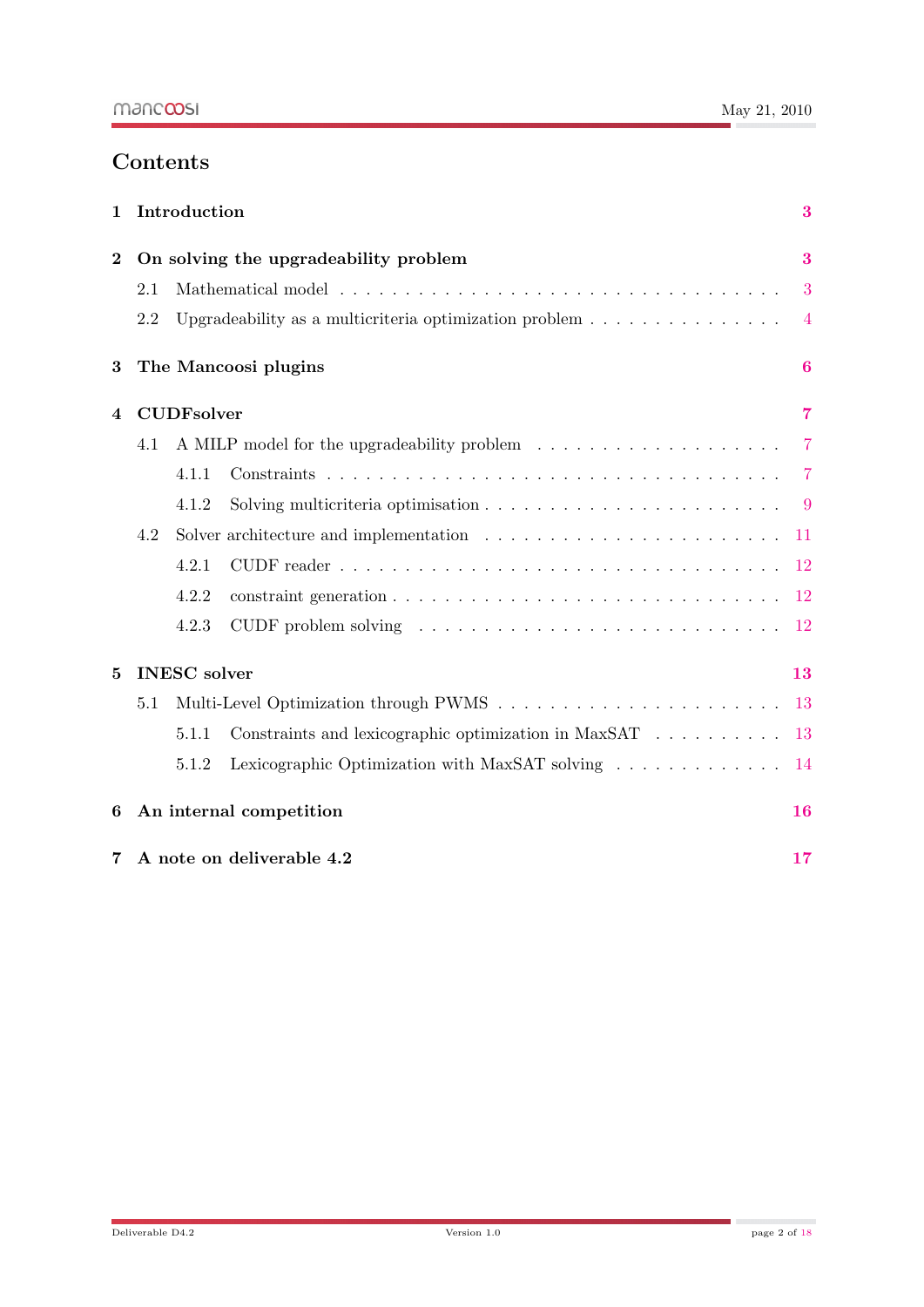## <span id="page-3-0"></span>1 Introduction

Deliverable D4.2 is a prototype, that can be downloaded from the URL [http://www.mancoosi.](http://www.mancoosi.org/software/D4.2.tar.gz) [org/software/D4.2.tar.gz](http://www.mancoosi.org/software/D4.2.tar.gz).

This report accompanies the D4.2 prototype.

It provides an introductory insight of multicriteria optimization in general and multicriteria optimization issues related to upgradeability problems.

It also provides additional information about the Mancoosi plugins that are found in the prototype and on the internal competition, and used to perform a preliminary evaluation of the different plugins.

Multicriteria optimization is a corner stone of the Mancoosi approach to upgradeability issues. Indeed, an upgradeability problem might have a significant amount of solutions to suit, more or less, to users' needs. To deal with this issue, the Mancoosi project relies on multicriteria optimization. The section [2](#page-3-1) introduces the basics of multicriteria in the context of upgradeability problems.

# <span id="page-3-1"></span>2 On solving the upgradeability problem

### <span id="page-3-2"></span>2.1 Mathematical model

The upgradeability problem can be expressed as a mathematical model as follows:

- A boolean variable is associated to each versioned package.
- Dependencies or incompatibilities between packages or versioned packages are constraints on the corresponding boolean variables.
- Requirements, like *install package X* are also implemented as constraints.
- The quality of solutions to upgradeability problems are measured using objective functions

The upgradeability problem boils down to solving a combinatorial optimization problem: find values for the variables maximizing the criteria and satisfying the constraints.

In general, we have several quality measures of solutions to the upgradeability problem. For example, we may want to minimize the download time, but we wish to get the most recent version of packages and we, also, want to minimize the disruption of the current configuration. In general, those different measures are contradictory: clearly, on an old installation, we cannot simultaneously minimize the download time and maximize the freshness of packages' versions. That is to say that the upgradeability problem, generally, is a multicriteria optimization problem.

Before discussing the general multicriteria issue, it is necessary to determine how easy are the two main subproblems: the simple satisfiability of the upgradeability problem, and the monocriterion optimization upgradeability problem.

First of all, the satisfiability of the upgradeability problem, i.e. without taking into account equality measures of a solution, is already theoretically very difficult. It is an NP complete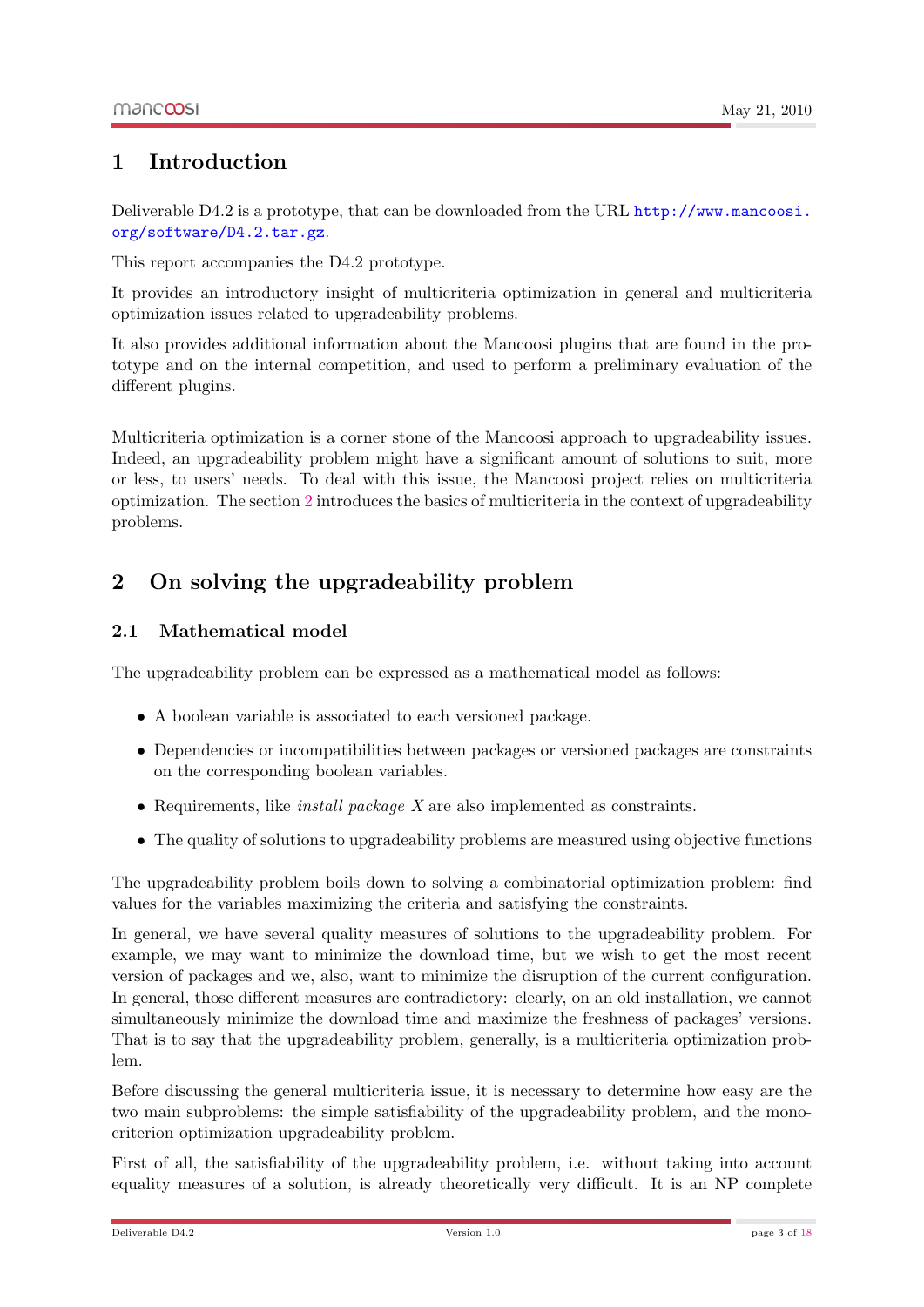problem: the typical number of variables is 30000, the size of the space to explore is potentially  $2^{30000}$  and some instances of the problem may be well beyond the capacity of the computers. In practice, fortunately, this problem is much easier than expected by this theoretical view: the density of solutions is high, and every instance we get in the experiments was solved in a few minutes.

Given a single criterion, the problem becomes much more difficult to solve. This can be simply explained: even if the density of a solution is high, the density of optimal solutions may be quite low. Nevertheless, in practice, the experiments done in Mancoosi pointed that the optimal solution is reachable by some solvers in a few minutes. Anyway, even when the optimal solution needs too much CPU time to be found, a user is generally satisfied with a good solution which is non optimal, but that may be quite easier to find.

### <span id="page-4-0"></span>2.2 Upgradeability as a multicriteria optimization problem

Now, it is possible to focus on the real problem, where several contradicting measures are used, giving several criteria. The problem is not only to find a good or an optimal solution. Indeed, before solving the problem, it is needed to define what kind of solution we want. Taking up the above example on an old installation, we are considering two criteria: minimize the download time, and maximize the freshness of the packages versions. We need to decide what kind of trade-off between the two criteria we want to have.

Lexicographic optimality A first compromise exemple is to favour any improvement of one criterion, even a very small one, to any improvement of the second criterion, even a huge one. We have a strong hierarchical preference between criteria. In other words, the criteria are ordered lexicographically: a solution  $s_1$  is better than  $s_2$  if it is equivalent for criteria 1..i-1, and is better for the i-th criterion This is the approach followed for the solvers' development and for the solvers' comparison this year. This approach has a significant advantage: it does not need the criteria's values to be compared. Indeed, the comparison of the values of different criteria is a difficult task, and can be specific to one user and one problem.

Pareto optimality Another approach, avoiding the difficult task of defining how the values of different criteria can be compared, is simply to generate all the solutions that may be preferred. A solution may be favoured, if and only if, it is not dominated by another one. Such a non dominated solution is called a *pareto-solution*. A solution  $s_1$  is better than  $s_2$  if, for each criterion,  $s_1$  is at least equivalent to  $s_2$ , and there exists a criterion such that  $s_1$  that is strictly better than  $s_2$ . Intuitively, it is not possible to improve a pareto-solution criterion without a loss for another criterion.

In practice, the set of pareto-solutions is important, and the usual approach taken is to compute an approximation of this set.

Utility functions The comparison of the different criteria values is needed in all multicriteria methods to define what is a good trade-off. The lexicographic approach, indeed, defines the trade-off as no possible trade-off, and therefore does not need such a comparison. In general, this comparison is made through a utility function associated to each criterion. A utility function  $u_z$  maps a value v of the criteria z to a number  $u_z(v)$ . A utility function  $u_z$  should satisfy an intuitive property:  $v_1 < v_2 \rightarrow u_z(v1) < u_z(v2)$ .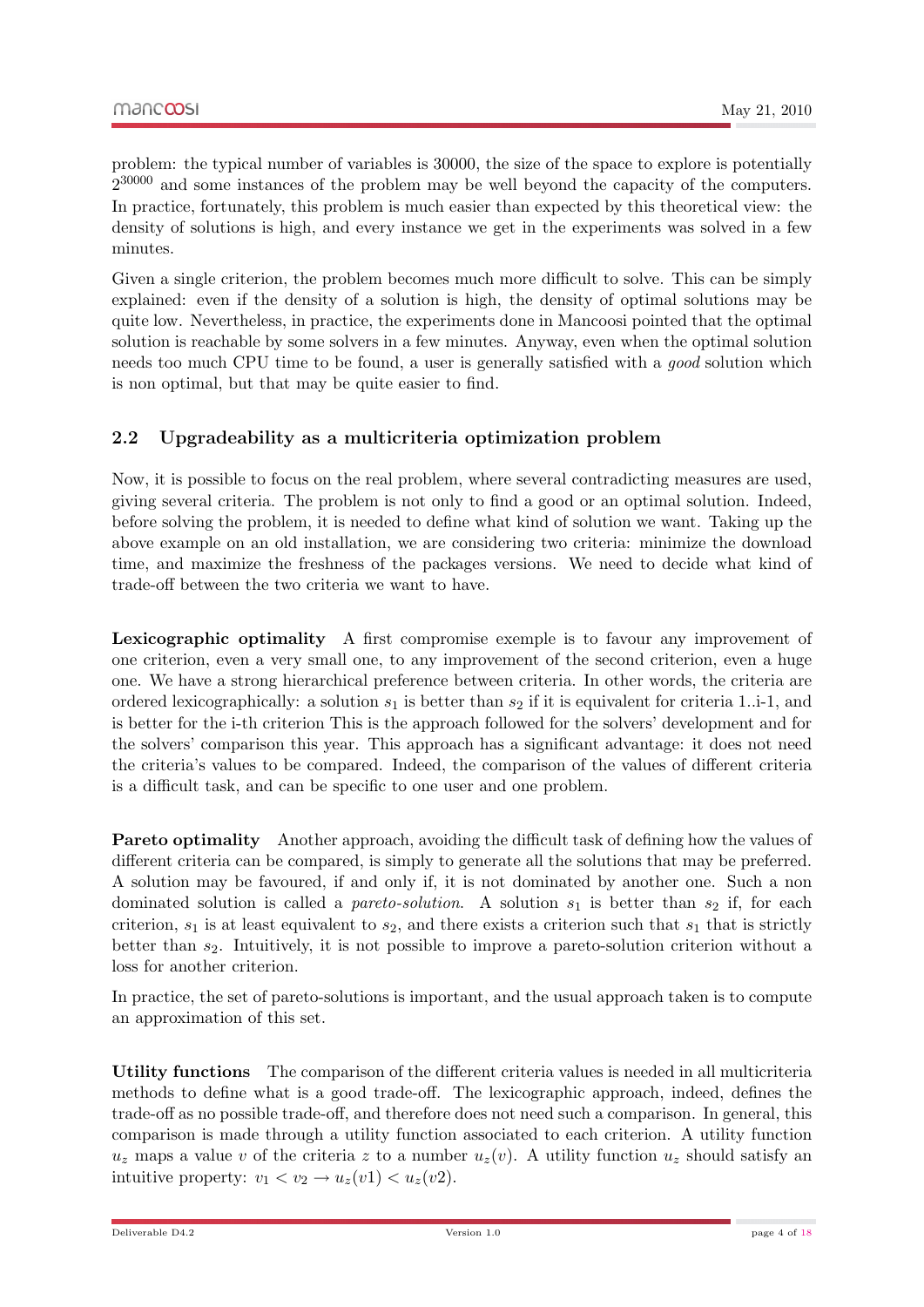The aim of utility functions is to make the comparison between different possible criteria. The utility functions of different criteria are strongly related, in such a way that the numbers coming from different criteria can be compared: let  $z_1, z_2$  be two criteria and let  $v_1, v_2$  be the values of  $z_1, z_2$  in a given solution. Thus, we know that, in this solution,  $z_1$  is more favoured than  $z_2$ when  $u_{z_1}(v_1) > u_{z_2}(v_2)$ .

**Trade-offs between criteria** Given the values  $u_1, \ldots, u_k$  and  $u'_1, \ldots, u'_k$  of the utility functions for two solutions s and s', we want now to define when s is preferred to s', noted  $s >_{m} s'$ . Many different preference orders  $\geq_m$ , and many corresponding multicriteria methods exist. For the upgradeability problem, the efforts are focusing on some particularly interesting methods.

Weighted sum An extremely frequent approach is to maximize a weighted sum  $\sum w_i * u_i$ , where  $w_1, \ldots, w_k$  are weights associated to each criterion.

Formally, we have:  $s >_m s'$  iff  $\sum w_i * u_i > \sum w_i * u'_i$ .

This approach seems to be quite intuitive and satisfying. Nevertheless, despite its general use in many domains, this approach has some strong drawbacks. The function  $\sum w_i * u_i$  is linear, and, when maximizing this function for a concave set of solution, many good solutions are not reachable. Furthermore, its sensitivity to the weights is very high.

Maximizing the minimum A different approach, with many applications too, is to maximize the minimum value among criteria.  $s >_m s'$  iff min  $u_i > \min u'_i$ .

This approach, unfortunately, produces many indistinguishable solutions, and some of them are not pareto-solution.

A common principle for more sophisticated approaches An idea,frequently encountered in advanced methods, is to order the criteria depending on the values they take in a solution. We give a detail of two of these methods.

**Ordered weighted average** Let  $p_1, ..., p_k$  be the sorted permutation of  $u_1, ..., u_k$  in increasing order of values. Let w be a vector of weights such that  $w_i \geq w_{i+1}$ .

The idea is to maximize  $\sum w_i * p_i$ . We can see that if  $w_1 = w_2 = \ldots = w_k$ , we get the sum.

If  $w_1 = 1, w_2 = w_3 = \ldots = 0$ , we get the methods which maximize the minimum.

**Leximin/leximax** Once again, let  $p_1, ..., p_k$  be the sorted permutation of  $u_1, ..., u_k$  in increasing order of values.

Then a Leximax solution is simply a lexicographic solution on  $p_1, ..., p_k$ .

Leximin/leximax have nice properties, that make their outcomes intuitive for the user:

- they produce only pareto-solutions;
- they are *eqalitarian* : a leximax solution is always a solution for the method maximizing the minimum;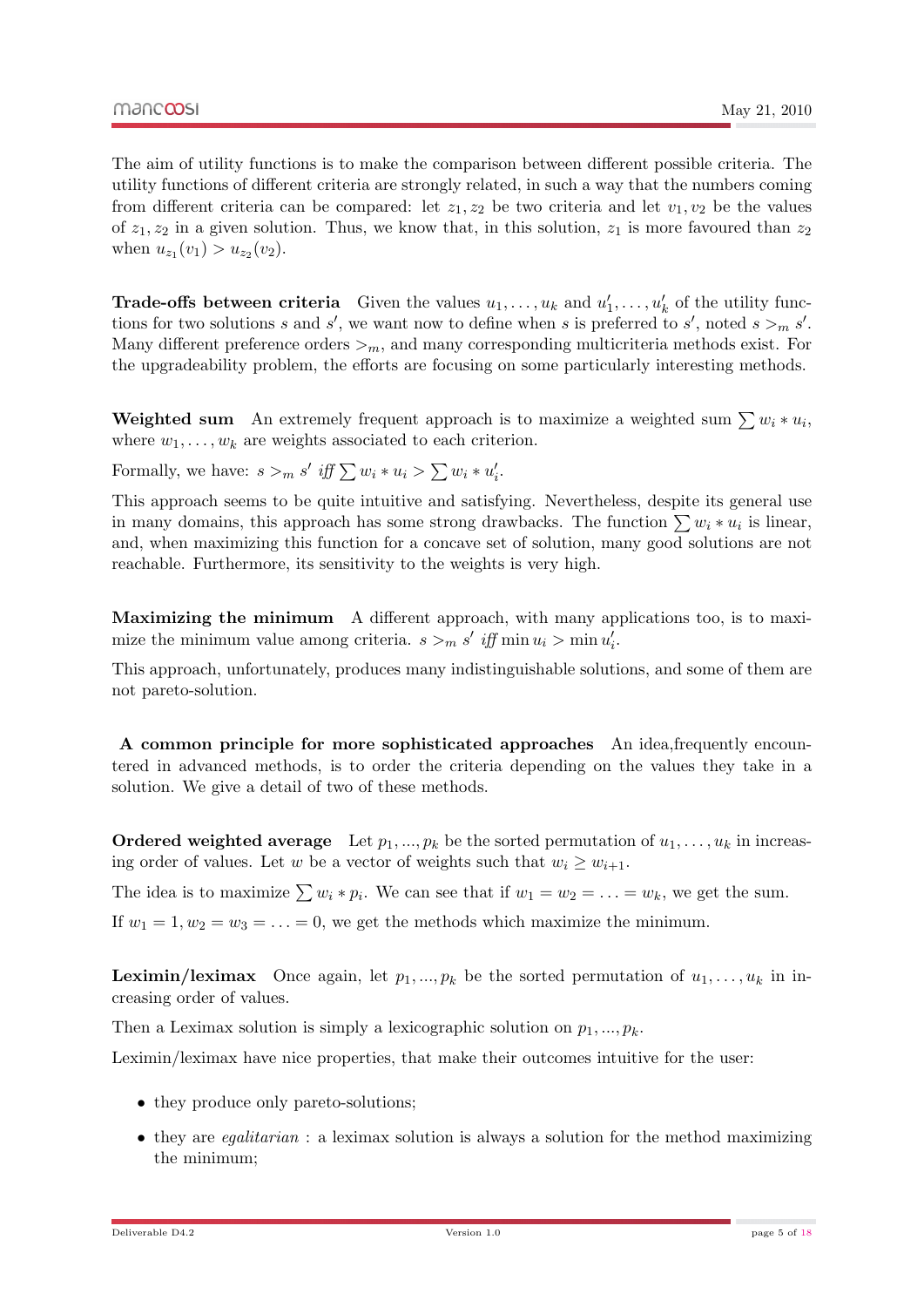• they verify the property of *reducibility*: if a criterion is set to a value that is found in an optimal solution, then leximin/leximax sill produce the same set of optimal solutions as without that criterion

## <span id="page-6-0"></span>3 The Mancoosi plugins

The complexity of the upgradeability problem is at least NP complete, and modern operating systems contain a huge number of packages (often more than 20 000 packages in a Linux distribution). Solving the upgradeability problem relies on complex algorithms whose efficiency is hard to predict. Instead of sticking to a given algorithm to solve the Mancoosi problem, another approach was implemented, where different possibles algorithms and solvers have been explored. This should improve our ability to handle the upgradeability problem while providing a broader experience on the right way, and if any, to solve it.

At this stage of the project, four different systems are under development:

- Apt-pbo developed by Caixa Magica relies on a pseudo boolean solver and benefit from the environment of a Linux distribution.
- INESC solver relies on an original approach based on MAXSAT.
- UCL solver relies on graph constraints.
- UNSA solver relies on Integer Linear Programs.

This strategy should offer a wide spectrum of approaches to handling the upgradeability problem, and maximize the quality of the results.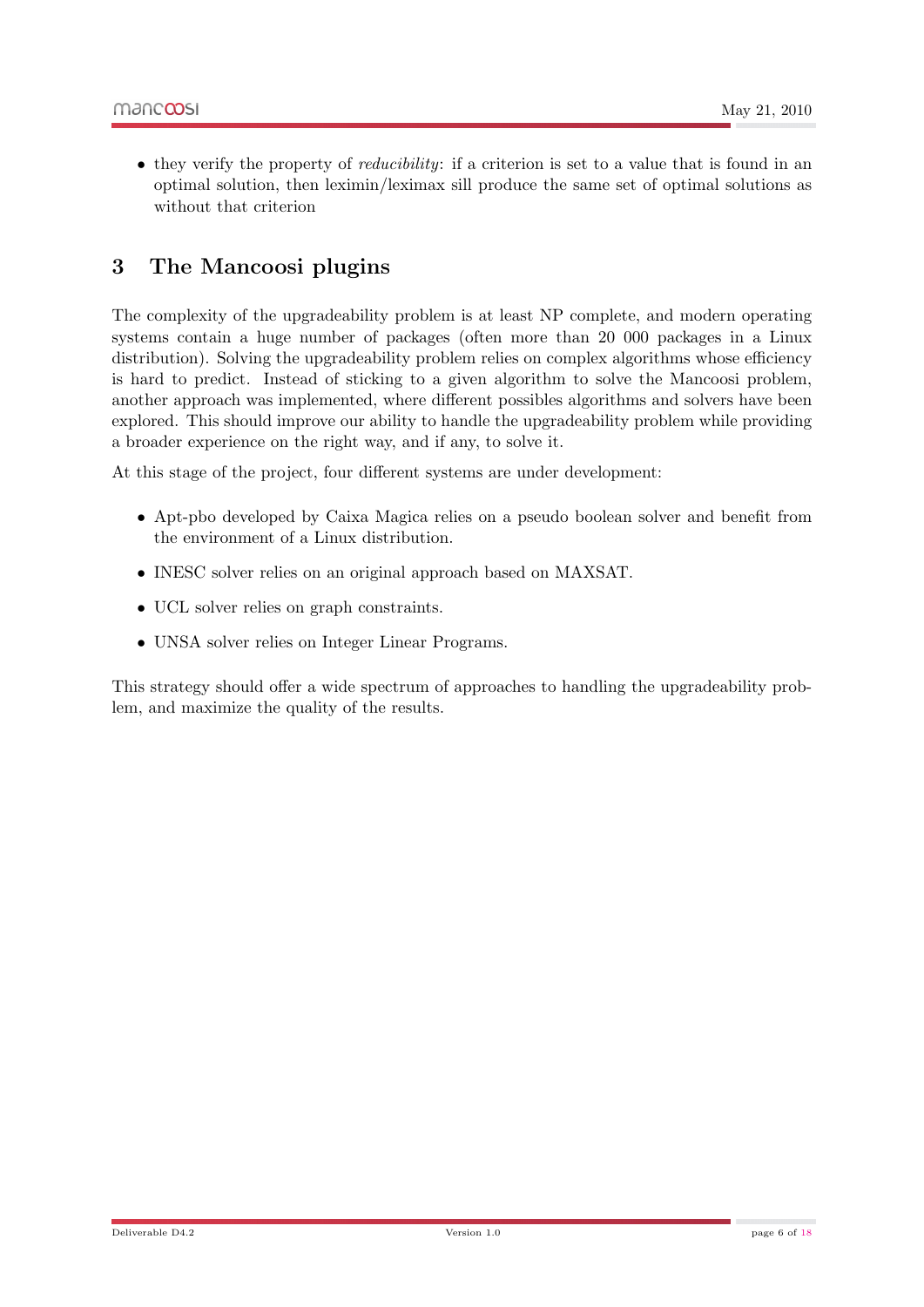## <span id="page-7-0"></span>4 CUDFsolver

CUDFsolver represents UNSA efforts to implement a CUDF problem solver. It is written in C++ and relies on Flex and Bison to implement a CUDF reader. This solver translates the CUDF problem into a MILP problem and then relies on an underlying MILP solver to get a CUDF problem solution.

This section describes the MILP translation of the CUDF problem, as well as, the solver implementation.

### <span id="page-7-1"></span>4.1 A MILP model for the upgradeability problem

The upgradeability problem aims at finding the best solution according to some given criteria. That is why we investigated the capabilities of MILP to solve this problem. In other words, we translate the upgradeability problem into a minimisation problem of a set of binary variables under some integer linear equations and inequalities. Multicriteria optimisation is handled either through a classical implementation of lexicographic multicriteria optimisation or through an aggregate function.

#### <span id="page-7-2"></span>4.1.1 Constraints

Modelling the CUDF problem as a linear integer program is quite straightforward. Each unique couple  $\langle$  package, version  $\rangle$  is represented by a binary variable, the value of which states whether the couple  $\langle$  package, version  $\rangle$  is installed or not. So, the domain of these variables is restricted to  $\{0, 1\}$  and solving the problem consists in finding an assignment of these variables, i.e., determining whether the corresponding couple  $\langle$  package, version  $\rangle$  is installed or not inthe final configuration.

A depend field provides a description of the related package dependencies by means of a conjunction of disjunctions of package names. Assume that  $p_{\nu}$ , i.e., package p in version v, has the depend field:

$$
\bigwedge_{i=1}^{n} p_i \lrcorner v_i \land \bigwedge_{j=1}^{m} \bigvee_{k=1}^{l_m} p_{j,k} \lrcorner v_{j,k}
$$

We translate such a formulae into a set of of integer linear inequalities in two steps:

1. The first set of conjunctions of the formulae is translated into the following inequality:

$$
-n*p_{\mathcal{N}} + \sum_{i=1}^{n} p_i \mathcal{N}_i >= 0
$$

Such an inequality ensures that all  $p_i \nu_i$  are installed if  $p \nu = 1$ , i.e., if  $p \nu$  is installed. Of course, the  $p_i \text{-} v_i$  can take any value if  $p \text{-} v$  is not installed.

2. The following integer linear inequality is generated for each disjunction:

$$
-p_-v + \sum_{k=1}^{l_m} p_{j,k} .v_{j,k} > = 0
$$

This inequality ensures that at least one of the  $p_{j,k} \text{--} v_{j,k}$  is installed if  $p \text{--} v$  is installed.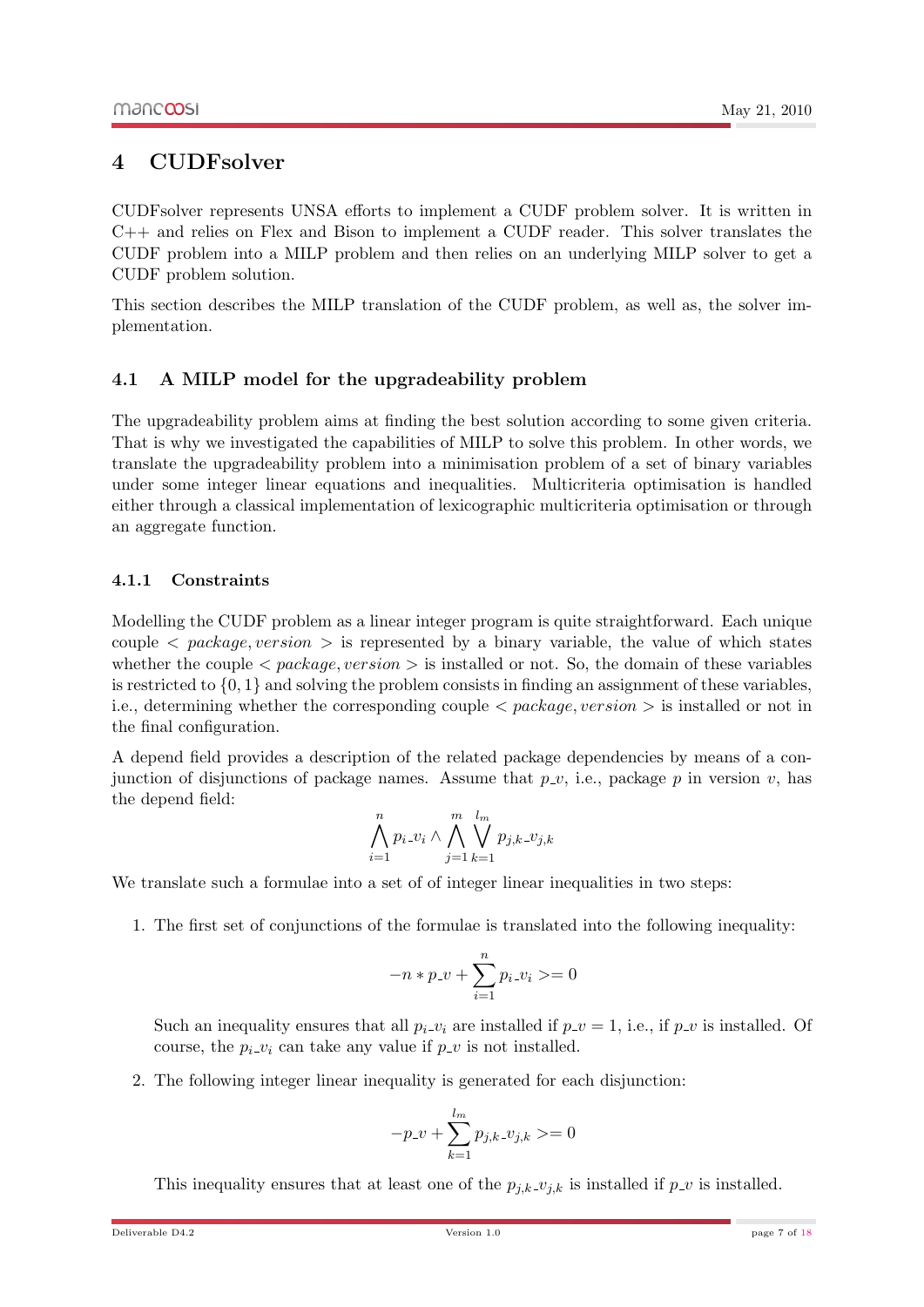#### mandoosi

```
package: car
version: 1
depends: engine, wheel, door, battery
installed: true
description: 4-wheeled, motor-powered vehicle
package: gasoline-engine
version: 1
depends: turbo
provides: engine
conflicts: engine, gasoline-engine
installed: true
package: gasoline-engine
version: 2
provides : engine
conflicts : engine , gasoline-engine
package: electric-engine
version: 1
depends: solar-collector | huge-battery
provides : engine
conflicts : engine , electric-engine
package: battery
version: 3
provides : huge-battery
installed : true
...
request :
install : bicycle , electric-engine = 1
upgrade: door
```
<span id="page-8-0"></span>Figure 1: A CUDF example (extracted from [\[TZ09\]](#page-18-1))

Each conflict field is translated into the following inequality:

$$
n'*p_-v + \sum_{p'-v'\;\in\;\mathit{Conflict}(p.v)}p'.v'<=n'
$$

where Conflict(p\_v) is the set of packages conflicting with p\_v and n' is the cardinality of  $Conflict(p_v)$ .

Such an inequality ensures that none of the  $p_{\mathcal{L}}v$  conflicting packages can be installed if  $p_{\mathcal{L}}v$  is installed.

To illustrate this translation process, we provide hereafter part of the model generated for gasoline-engine 1, the gasoline-engine package in version 1 (see figure [1\)](#page-8-0). gasoline-engine 1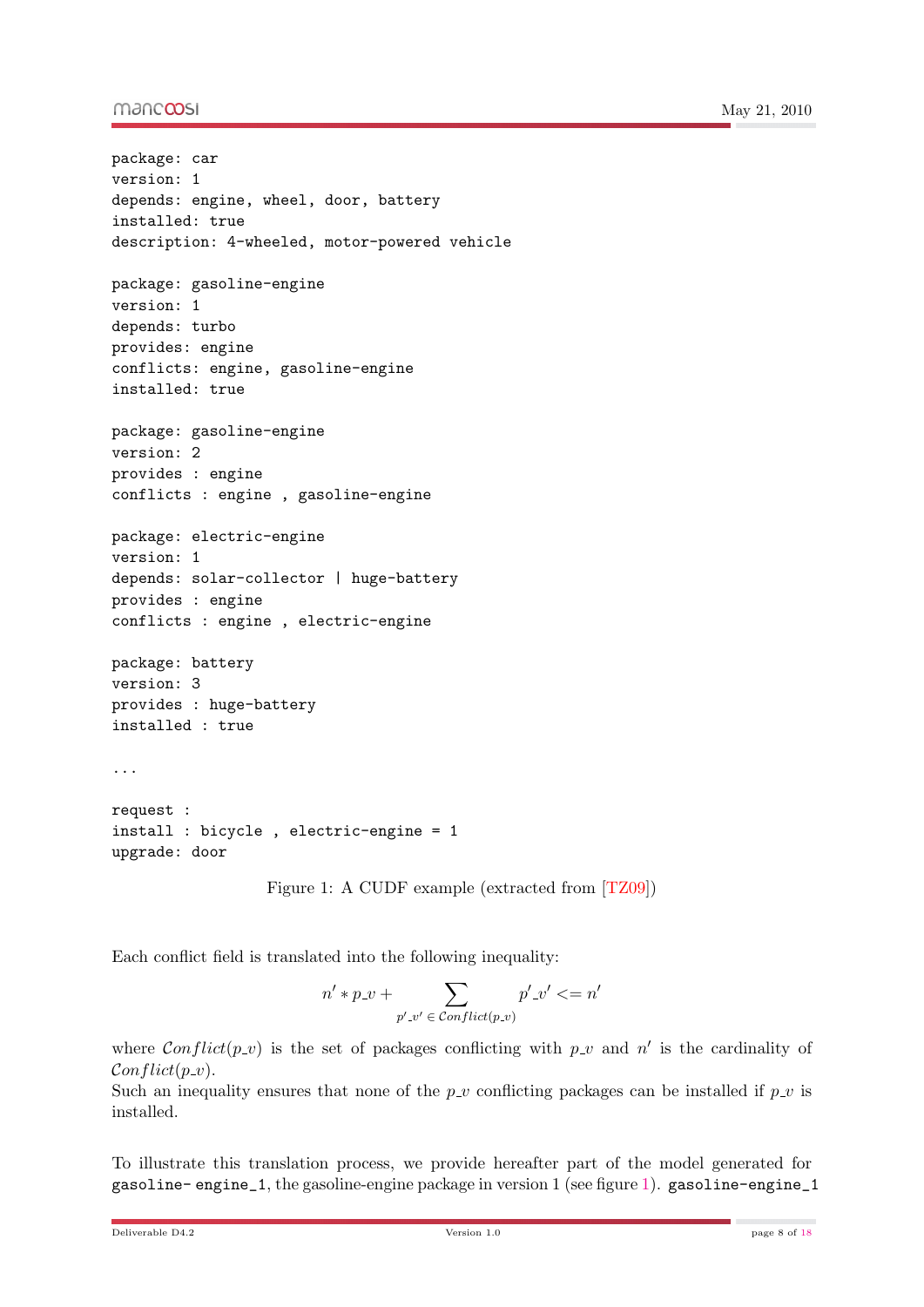depends from package turbo\_1 which only exists in version 1. To ensure that turbo\_1 is installed whenever gasoline-engine\_1 is installed, the following constraint is generated:

```
- gasoline-engine_1 + turbo_1 >= 0
```
gasoline-engine\_1 conflicts with any other version of gasoline-engine (like gasoline-engine\_2) as well as with any other package providing the engine feature (like electric-engine\_1 and electric- engine\_2). To ensure that none of these packages is installed whenever gasoline-engine\_1 is installed, the following constraint is generated:

```
3 gasoline-engine_1 + gasoline-engine_2
                    + electric-engine_1 + electric-engine_2 <= 3
```
The provide field does not directly involve constraint generation. As a matter of fact, it is taken into account while managing the depend or conflict fields through the interpretation of feature names into set of related package names. For instance, when package car asks for engine in its depend field, the set {gasoline-engine version 1, gasoline-engine version 2, electric-engine version 1} is substituted to engine.

Once constraints for all the versioned packages have been generated, the solver handles the problem requests. Install or remove requests are directly translated by a variable setting corresponding to the required status in the final configuration. For instance, constraint  $p_{\perp} v = 1$  is generated for request install:  $p = v$  and constraint  $p \cdot v = 0$  for request remove:  $p = v$ .

An upgrade request must ensure that only one version of the upgraded package will be installed and that the installed package version will be higher or equal to any installed version of the current package in the initial configuration. For instance, assume that gasoline-engine has 5 versions ranging from 1 to 5, and that version 3 is installed in the initial configuration. Then, for request upgrade: gasoline-engine, the solver generates:

• a constraint that prevents version 1 and 2 to be installed:

gasoline-engine\_1 + gasoline\_engine\_2 = 0

• a constraint to ensure the uniqueness of the installed version:

```
gasoline-engine_3 + gasoline_engine_4 + gasoline_engine_5 = 1
```
#### <span id="page-9-0"></span>4.1.2 Solving multicriteria optimisation

CUDFsolver implements a lexicographic order of multicriteria optimisation. Two different manners of combining different criteria have been considered: a classical lexicographic optimisation of each criteria in a sequential order and a mono criteria optimisation based on an aggregate of the multiple criteria. To illustrate these two methods, let us consider the two following criteria:

• Criterion (1) : minimize the number of removed functionalities among the installed ones. In other words, we should try to keep installed package  $p$  if any version of  $p$ is installed. This criterion requires the introduction of an additional binary variable  $p$ for each package. Remember that the default variables represent the status of a couple  $\langle$  package, version  $\rangle$ , e.g., p\_v which represents the status of package p version v. To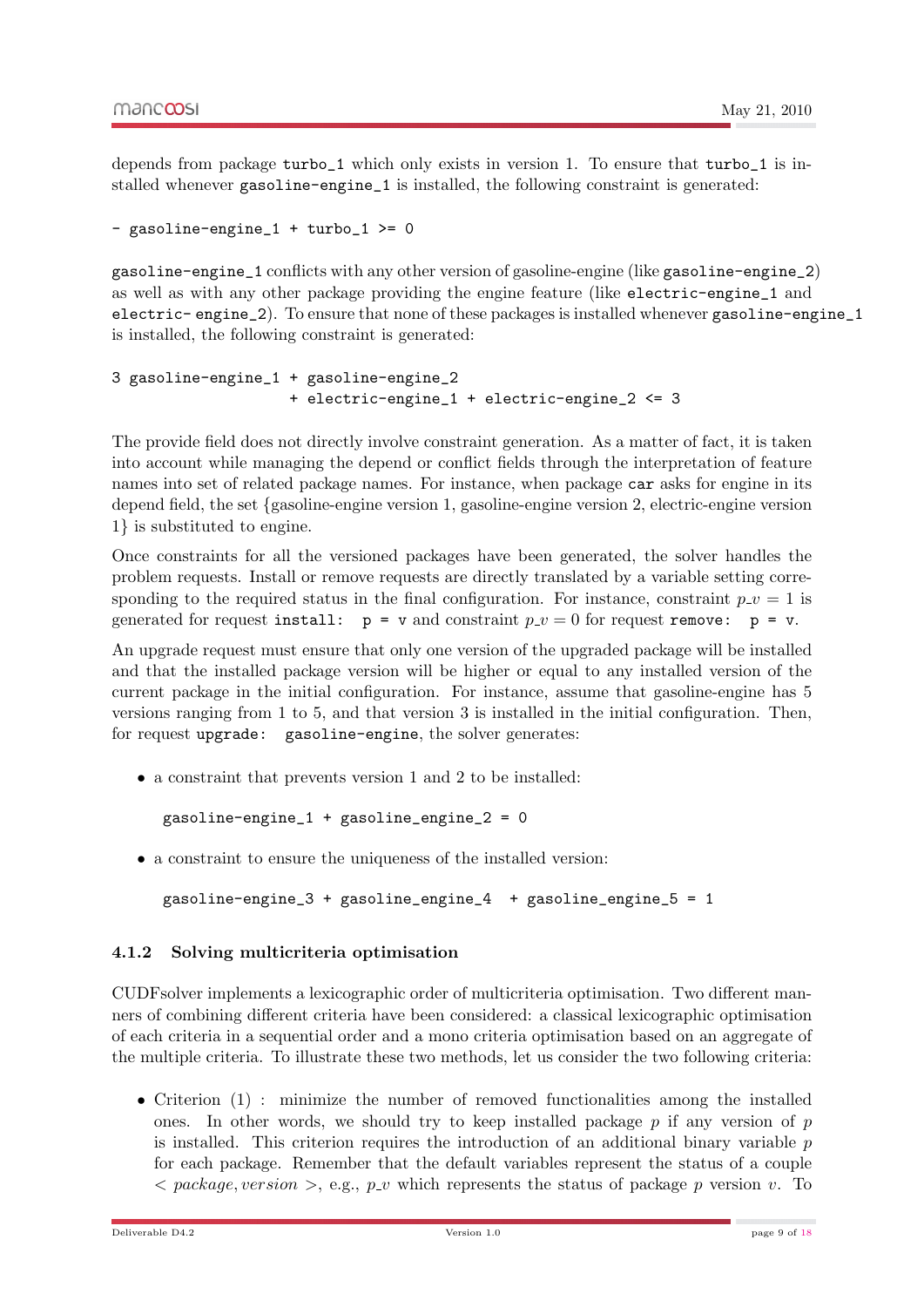make sure that  $p$  is true if any version of  $p$  is installed, and that  $p$  is false otherwise, we add the following constraints:

$$
-p + \sum_{v_i \in \mathcal{V}ersion(p)} p_{v_i} \ge 0
$$

and

$$
n'' * p - \sum_{v_i \in Version(p)} p_{v_i} \ge 0
$$

where  $Version(p)$  is the set of versions of p, and n'' is  $Card(Version(p))$ , the cardinality of  $Version(p)$ . Criterion(1) is then implemented by:

$$
min \sum_{p \in F_{\mathcal{I}nstalled}} -p
$$

where  $F_{\text{Insteadled}}$  is the set of installed functionalities.

• Criterion (2): minimize the number of modifications, i.e. if package  $p_i$ , version  $v_i$  is installed keep it installed, if package  $p_u$  version  $v_u$  is uninstalled keep it uninstalled. Criterion (2) is implemented by:

$$
min \sum_{p_i \cup i_i \in P_{\mathcal{I} nstalled}} -p_i \cup i_i + \sum_{p_u \cup v_u \in P_{\mathcal{U} ninstalled}} p_u \cup v_u
$$

where  $P_{\text{Insteaded}}$  is the set of installed couples  $\langle$  package, version  $\rangle$  and  $P_{\text{Uninstalled}}$  is the set of uninstalled couples  $\langle$  package, version  $\rangle$ .

These two criteria are considered in a lexical order so that they have to be handled independently.

#### Classical lexicographic multicriteria optimisation

Since the considered solvers optimize only one function at once, each criterion have to be handled one after the other. The first criterion is thus optimised according to the CUDF constraints:

$$
\min \sum_{p \in F_{\text{Trstalled}}} -p
$$
\n
$$
subject \ to
$$
\n
$$
Const
$$

The underlying optimiser computes the global optima c1 of criterion C1 without taking into account the other criteria. The second criterion is then optimised with an additional constraint which states that first criterion value has to be less or equal to  $c1$ :

$$
\min \sum_{p_i \cdot v_i \in P_{\text{Insteadled}}} -p_i \cdot v_i + \sum_{p_u \cdot v_u \in P_{\text{Uninstead}}} p_u \cdot v_u
$$
\n
$$
\text{subject to}
$$
\n
$$
\sum_{p \in F_{\text{Installed}}} -p \le c_1
$$
\n
$$
\text{Const}
$$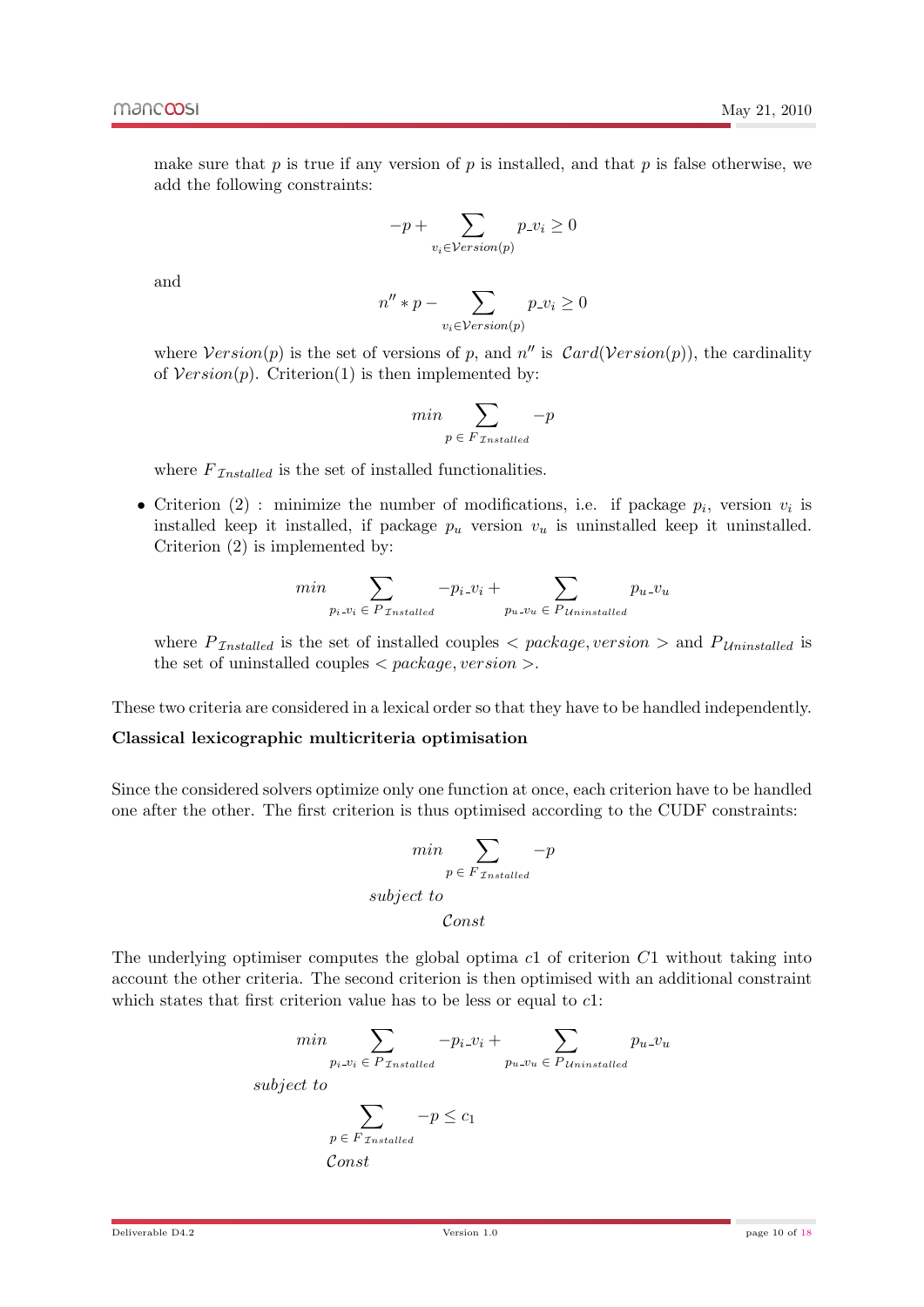When there is more criteria, the process goes on, taking each previous criteria value into account through additional constraints:

$$
min\;Crit_i
$$
\n
$$
subject\; to
$$
\n
$$
Crit_1 \le c_1
$$
\n
$$
...
$$
\n
$$
Crit_{i-1} \le c_{i-1}
$$
\n
$$
Const
$$

That way, each criteria is optimised according to previous criteria optima and without taking into account next criteria. It thus result in a lexicographic order of the multicriteria optimisation.

Note that each step requires a call to the underlying solver. This procedure can thus be time consuming.

#### Aggregate of multicriteria

To avoid calling the solver once for each criteria, we can aggregated criteria (1) and (2) in the following way:

$$
min \sum_{p \in F_{\text{Insteadled}}} -\text{Card}(P) * p + \sum_{p_i \in P_{\text{Insteadled}}} -p_i + \sum_{p_u \in P_{\text{Uninstead}}} p_u
$$

where  $P = P_{\text{Insteadled}} \cup P_{\text{Uninstead}}$ . Multiplying first criterion coefficients by  $\text{Card}(P)$  lets any of them have a higher value than any combination of the second criterion. That way, the first criterion could reach its minimum without being influenced by the second criterion. Note, however, that the variables involved in the first criterion are connected to variables involved in the second criterion by constraints.

When *n* criterion have to be handled, the first criterion is then multiplied by  $(Card(P))^{n-1}$  and, thus can quickly reach the solver limitations. Moreover, the domain of the objective function can be huge. Note that solver limitations are not only linked to coefficient domains but also to the type of the coefficients. For example, Cplex uses double to do its computations and thus might represent values ranging from  $-1.79*10^{308}$  to  $1.79*10^{308}$ . However, the distance between the double  $10^{16}$  and its predecessor is equal to 2. As a consequence, if the objective function value is  $10^{16}$  for one solution and  $10^{16} - 1$  for another solution, Cplex might not be able to distinguish the two solutions.

#### <span id="page-11-0"></span>4.2 Solver architecture and implementation

CUDFsolver has been interfaced with different solvers ranging from MIP solvers to pseudo boolean solvers. It relies on the capability of these different solvers to minimize a linear objective function subject to a set of linear equations and inequalities where coefficients are restricted to integers and variable domains to  $\{0, 1\}.$ 

The main components of the solvers are:

• a CUDF problem reader which is in charge of reading the CUDF problem file and build the required internal data representation of the CUDF problem (i.e. a list of CUDFVersioned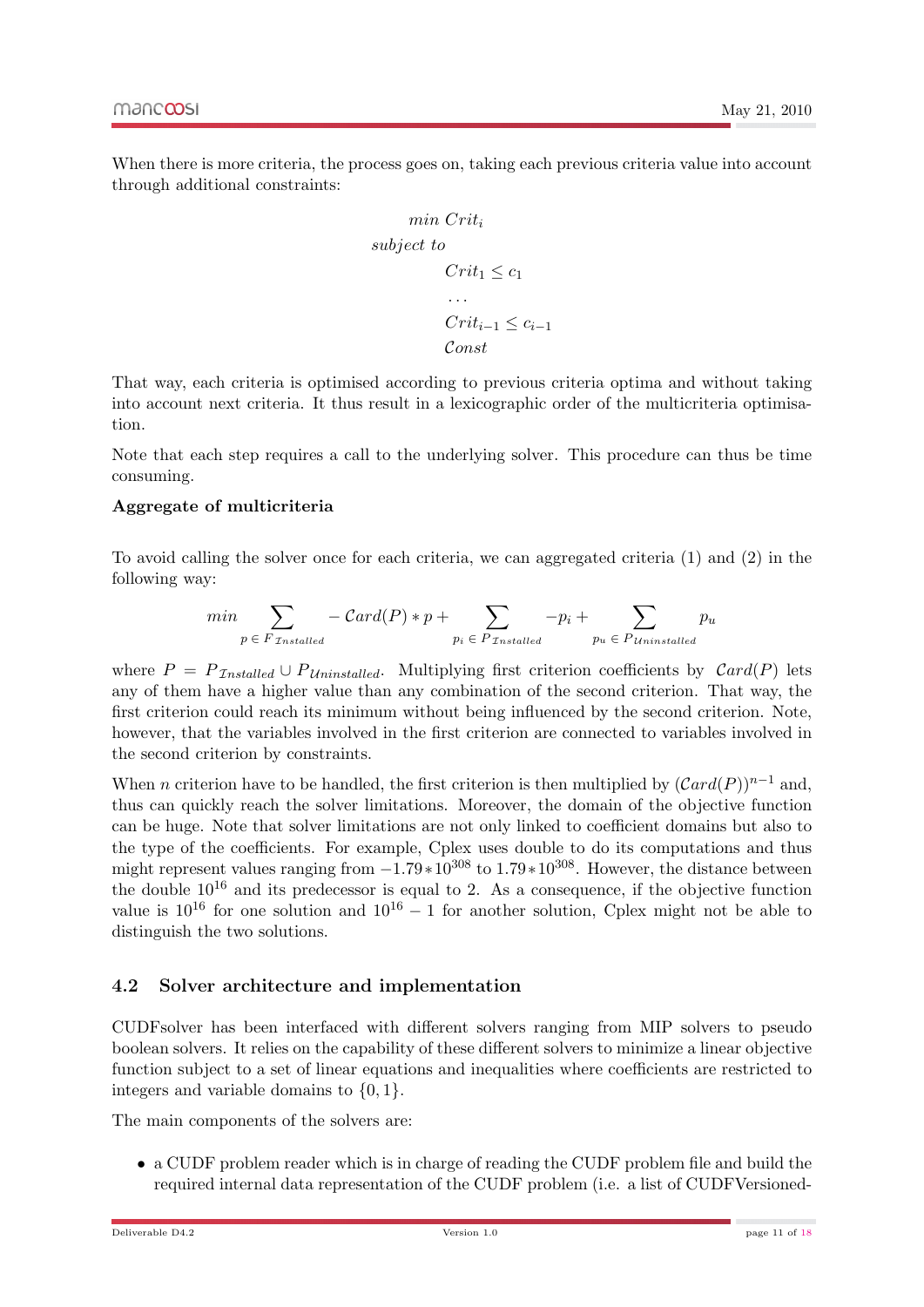Package to represent the *(package, version)* couples and a list of CUDFVirtualPackage to represent a list of virtual packages, also called features).

- a constraint generator which generates constraints corresponding to the CUDF problem according to the chosen constraint solver.
- a CUDF problem solver that calls an external solver to get an optimal solution and generates the corresponding CUDF solution file.

Smooth interfacing of external solvers is facilitated by means of a solver abstract class.

Note that CUDF solver is written in  $C++$  and relies on Flex and Bison for the CUDF reader.

#### <span id="page-12-0"></span>4.2.1 CUDF reader

For practical reasons, CUDF reader has been written has an independent library called libcudf. This library provides all the tools required to read and write CUDF files and acts as an abstract layer which handles CUDF files. Though its CUDF file writing capabilities, its main feature is to read a CUDF problem.

libcudf is organized around 4 files available in libsrcs directory:

- cudf.h provides CUDF data structures and CUDF function templates.
- cudf.l is a flex compliant lexical analyser for CUDF problems.
- cudf, y is bison compliant parser for CUDF problems which build the internal representation of a CUDF problem according to a CUDF problem file.
- cudf\_tools.c implements methods to handle CUDF data structures, as well as, additional methods to print out a CUDF problem or a CUDF solution.

libcudf can be used as an independent library by any other solver.

#### <span id="page-12-1"></span>4.2.2 constraint generation

constraint\_generation.c (from sources directory) translates a CUDF problem into a minimization problem according to a chosen solver. To facilitate the interfacing with different solvers, class abstract\_solver abstracts the solver interface. Each interface to a solver is then implemented through a concrete class (e.g., cplex\_solver.h and cplex\_solver.c for the cplex MILP solver).

#### <span id="page-12-2"></span>4.2.3 CUDF problem solving

cudf.c (from sources directory) contains the main function. First, it calls the CUDF reader followed by a call to the constraint generator. Then, it calls the chosen solver (as an abstract solver) and produces the CUDF solution file thanks to the print out methods provided by libcudf.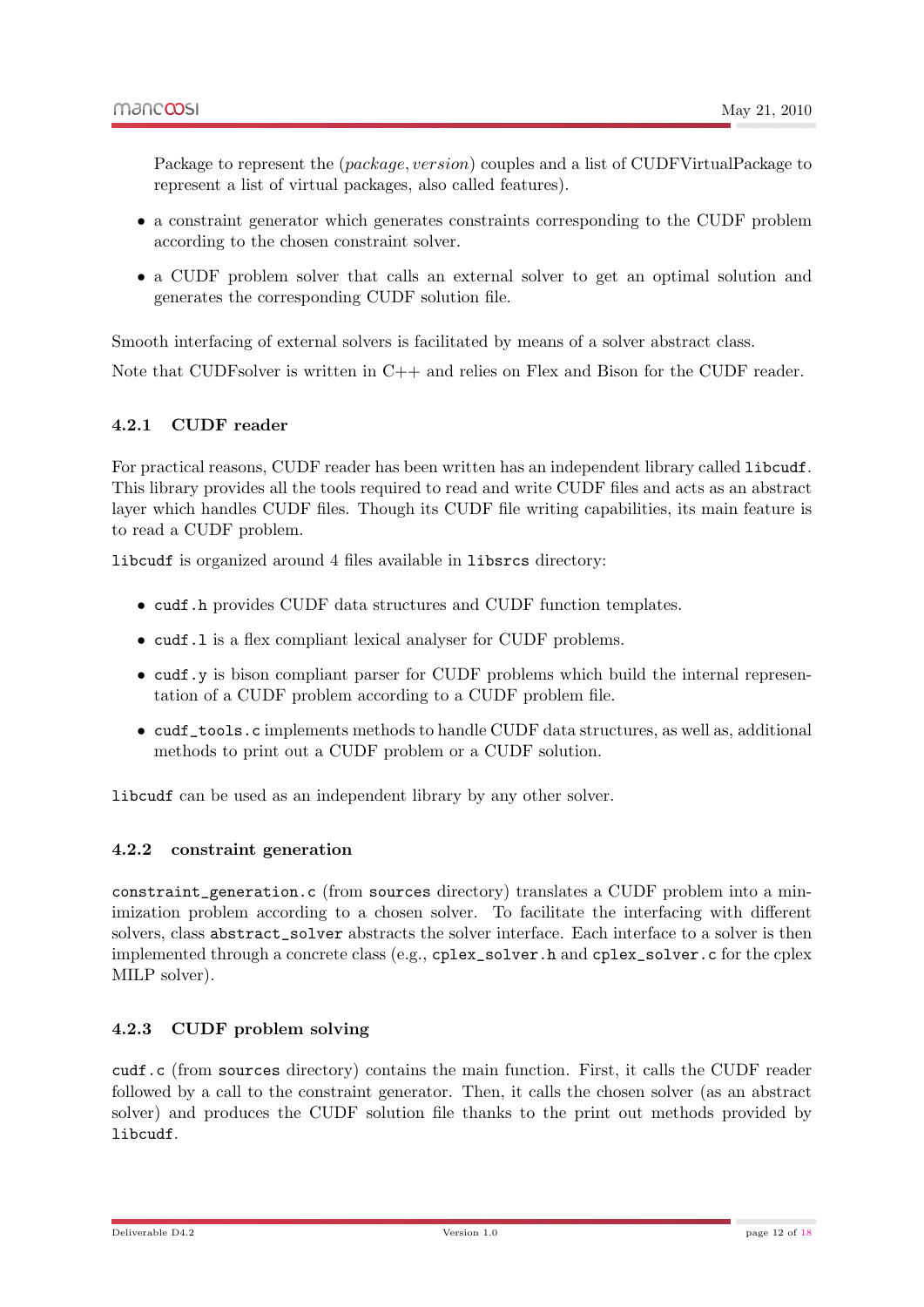### <span id="page-13-0"></span>5 INESC solver

INESC solver relies on Partial Weighted MaxSat (PWMS) to solve CUDF problems. On an implementation point of view, INESC solver calls sequentially the following components:

- p2cudf which translates the CUDF problem into a pseudo boolean optimisation problem. The translation done here follows similar principles than the one used in CUDF solver<sup>[1](#page-13-3)</sup>.
- pb2wcnf translates the pseudo boolean problem into a PWMS format.
- MSUnCore, a Partial Weighted MaxSat solver, is then used to solve the CUDF problem from the PWMS file.

This section focuses on the translation from the pseudo boolean problem to the partial weighted MaxSat problem and on solving of multicriteria optimisation problems using MSUnCore.

### <span id="page-13-1"></span>5.1 Multi-Level Optimization through PWMS

This section describes the use of the MSUnCore MaxSAT solver to get a solution from a CUDF instance. MSUnCore is a MaxSAT solver which is known for being particularly suitable for solving large problem instances coming from real applications. MSUnCore relies on the identification of unsatisfiable subsets of clauses. With this purpose, a SAT solver is called iteratively and relaxation variables are added to the clauses belonging to the unsatisfiable subset of clauses, jointly with at most one constraints for the new variables. At the end, the solution can be obtained from the values given to relaxation variables. Further details can be found in [\[MMSP09\]](#page-17-1).

The core of the solver is called INESC-ID, as the solver has been developed within the participa-tion of INESC-ID in the Mancoosi project<sup>[2](#page-13-4)</sup>. Following the use of p2cudf.jar, we have to translate the OPB file produced by p2cudf.jar to the PWMS format. This translation is done with the tool pb2wcnf. Both tools, p2cudf.jar and pb2wcnf, also produce different mappings between the original source and the variables used in the output encoding. In the case of p2cudf.jar, it writes a file with the mapping between the variables of the OPB format and the package names and versions of the original CUDF file. The tool pb2wcnf produces the mapping between the Boolean variables and the OPB variables.

The way the different components of the solver have been integrated has several advantages. One of them is that each one of the main components of the process is a standalone tool that can be build independently from the others. Another advantage is that we can easily replace any of the components without affecting the other components. The main drawback of this method is that the communication between tools is currently achieved through files. It makes the implementation easier but can require significant memory and slows down the whole process if the files are too large.

#### <span id="page-13-2"></span>5.1.1 Constraints and lexicographic optimization in MaxSAT

The goal of the tool pb2wcnf is to translate the pseudo-Boolean constraints and the objective function generated by p2cudf to a MaxSAT formula. Actually, the resulting formula corresponds

<span id="page-13-3"></span> $1$ <sub>p2</sub>cudf is more detailed in  $[ALL<sup>+</sup>10]$  $[ALL<sup>+</sup>10]$ .

<span id="page-13-4"></span><sup>&</sup>lt;sup>2</sup>Note, however, that the solver was also contributed by UdL and UCD, and uses p2cudf as a front-end.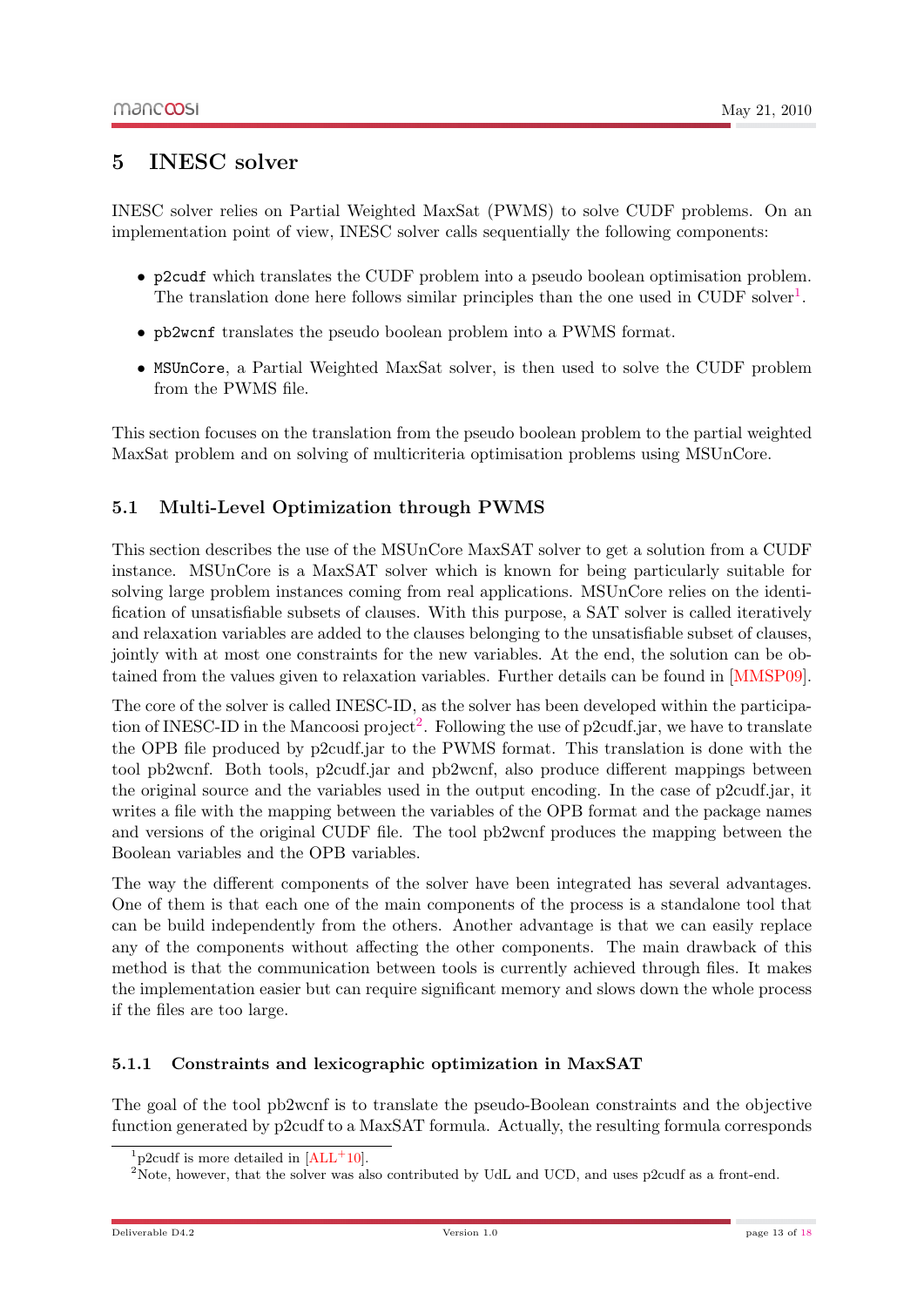to a Partial Weighted MaxSAT (PWMS) formula, where clauses can be hard or soft and soft clauses are associated with weights (being represented as  $(C, w)$ ). A solution to a PWMS formula satisfies all the hard clauses and maximizes the sum of the weights associated to satisfied soft clauses. Note that in practice all the hard clauses are associated with a weight given by the sum of the weights of all soft clauses plus one.

The translation from PB-constraints to PWMS is performed as follows:

- The pseudo-Boolean constraints which correspond to clauses are translated to hard clauses, i.e., constraints corresponding to dependencies, conflicts, packages that cannot be found in the universe and packages that are requested to be installed, as well as, constraints corresponding to the handling of the inconsistency of installed packages.
- The remaining pseudo-Boolean constraints, which correspond to the cardinality constraint  $\leq 1$ , meaning that no more than one version of each package can be installed, are converted to hard clauses as well. In this case, each constraint is encoded into a set of hard clauses using the bitwise encoding  $[Pre07]$ . Considering that we have m versions of the same package, the bitwise encoding introduces  $O(log m)$  new variables and  $O(m log m)$  binary clauses.

Moreover, the optimization function in the formula generated by p2cudf is translated to a set of weighted soft clauses having only one literal each. The weight associated to each clause is extracted from the coefficients in the optimization function. The translation is therefore performed as follows, depending on the criterion being used:

- In the paranoid criterion the optimization function is  $(|U|+1) \times \sum$  removed  $p_i + \sum change$ where |U| is U cardinality. Hence, for each package  $removed_{p_i}$  is created a weighted soft clause  $(\neg removed_{p_i}, |U| + 1)$  and for each package *changed<sub>p<sub>j</sub>*</sub> is created a weighted soft clause  $(\neg changed_{p_j}, 1)$ .
- In the trendy criterion the optimization function is  $(|U|+1) \times (|U|+1) \times \sum removed_{p_i} +$  $(|U|+1) \times \sum not up to date_{p_j} + \sum new_{p_k}$ . Hence, for each package  $removed_{p_i}$  is created a weighted soft clause  $(\neg removed_{p_i}, (|U| + 1) \times (|U| + 1))$ , for each package *notuptodate*<sub> $p_j$ </sub> is created a weighted soft clause  $(\neg not up to date_{p_j}, |U| + 1)$  and for each package  $new_{p_k}$  is created a weighted soft clause  $(\neg new_{p_k}, 1)$ .

The weight of the hard clauses is therefore  $(|U| + 1) \times (|U| + 1)$  for the paranoid criterion and  $(|U|+1) \times (|U|+1) \times (|U|+1)$  for the trendy criterion.

#### <span id="page-14-0"></span>5.1.2 Lexicographic Optimization with MaxSAT solving

Once we have translated the original CUDF problem instance to the OPB format, using p2cudf.jar, and the resulting OPB file to PWMS, using pb2wcnf, we can run the MaxSAT solver MSUnCore with the PWMS obtained file.

The actual version of MSUnCore being used has been enhanced with the possibility of handling lexicographic optimization functions as a sequence of optimization functions. This means that the optimal value for the first optimization criterion is found first, then the optimal value to the second criterion subject to the optimal value to the first criterion, and so on. (The use of this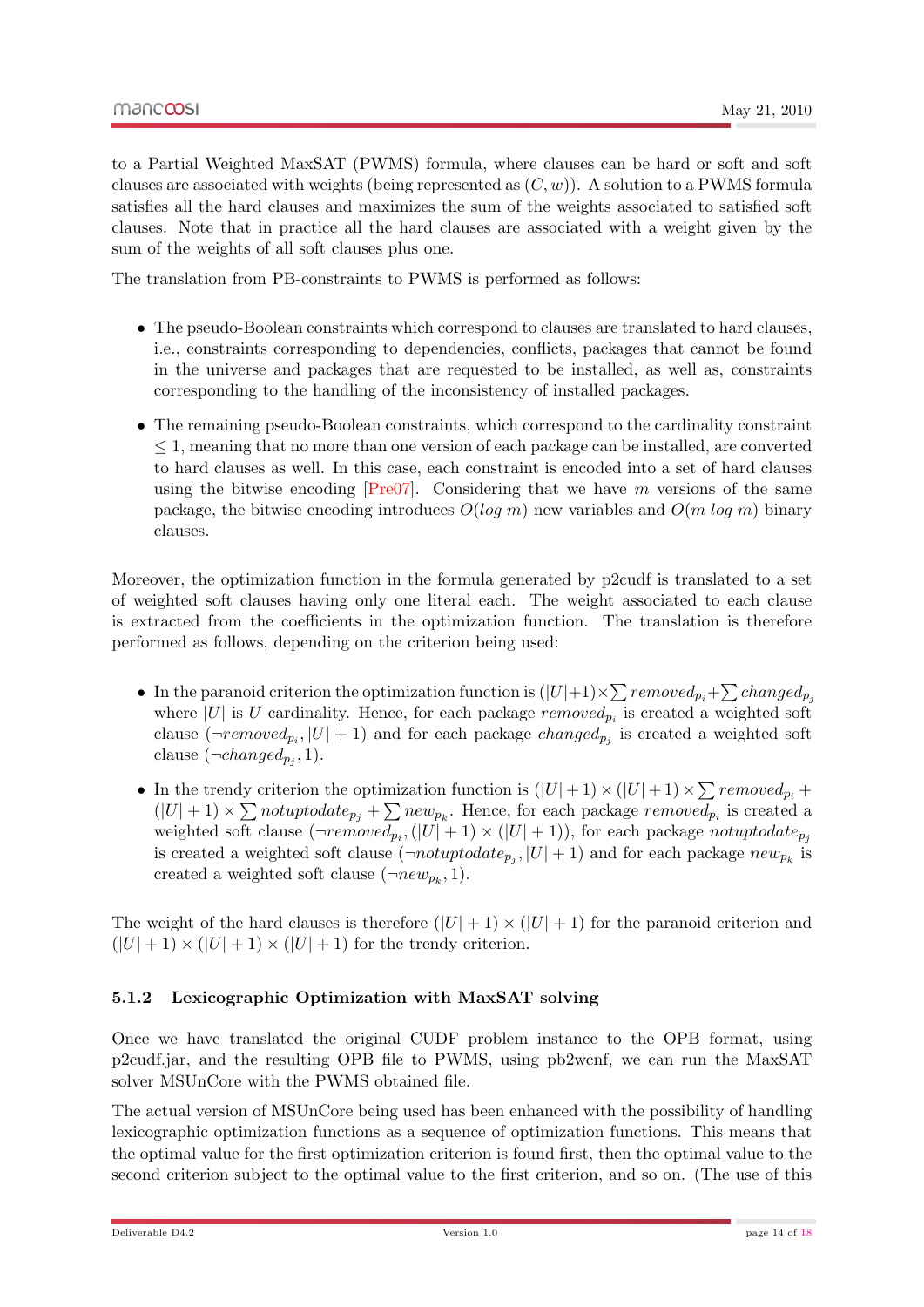approach both in the context of MaxSAT and PBO is further detailed in [\[ALMS09\]](#page-17-3).) Not only this approach can be more efficient for solving some problems, but also it takes advantage of the competition evaluation rules which consider that better non-optimal solutions give better values to the most important criteria.

Let us illustrate a call to MSUnCore for which the optimization function corresponds to the trendy criterion. The soft clauses can therefore be of three different types:  $(\neg removed_{p_i}, (|U| +$  $1) \times (|U| + 1)$ ,  $(\neg not up to date_{p_j}, |U| + 1)$  and  $(\neg new_{p_k}, 1)$ , which requires three iterations:

- 1. In the first iteration, MSUnCore finds a solution to the hard clauses and the soft clauses with the largest weight (i.e.  $(|U| + 1) \times (|U| + 1)$ ). Since all soft clauses have the same weight, the problem being solved is an instance of partial MaxSAT. The MinUNSAT solution computed by MSUnCore is denoted  $u_1$ . In addition, by the time the search has finished, MSUnCore has changed the original formula, by adding relaxation variables and at most one constraints as required to solve the problem while identifying unsatisfiable subsets of clauses. All clauses in the modified CNF formula are declared hard for the next iteration.
- 2. In the second iteration, MSUnCore finds a solution to the modified set of hard clauses and the soft clauses with the next weight (i.e.  $(|U| + 1)$ ). As before, all soft clauses have the same weight and so the problem being solved is an instance of partial MaxSAT. The new solution computed by MSUnCore is denoted  $u_2$ . In addition, and as before, all clauses in the modified CNF formula are declared hard for the next iteration.
- 3. Finally, for the third iteration, MSUnCore finds a solution to the modified set of hard clauses and the soft clauses with weight 1. Again MSUnCore solves an instance of partial MaxSAT. The new solution computed by MSUnCore is denoted  $u_3$ .

The final solution is given by  $u_1, u_2$  and  $u_3$ . This approach has the advantage of completely eliminating the direct manipulation of weights by the MaxSAT solver. In addition, even when the solver has not yet run all the iterations, it is possible to provide a solution which can be already optimized for the first requirements. A more detailed description of this approach is described elsewhere [\[MSAGL10\]](#page-18-3).

If MSUnCore ends with a solution within the available CPU time, we can proceed to parse the output of the solver and identify the Boolean variables set to true. Otherwise, if the solver cannot find a solution within the CPU time given, the solver outputs the best solution found so far and we can proceed the same way. A Boolean variable with the true value assigned means that the package referenced by this variable must be installed to get the optimum solution given by MSUnCore. Following the mapping from Boolean variables to OPB variables, and the mapping from OPB variables to package names, the package names and respective versions that have to be installed in the optimal solution can be identified. As a final step, the list of package names with the respective version is output as the CUDF solution.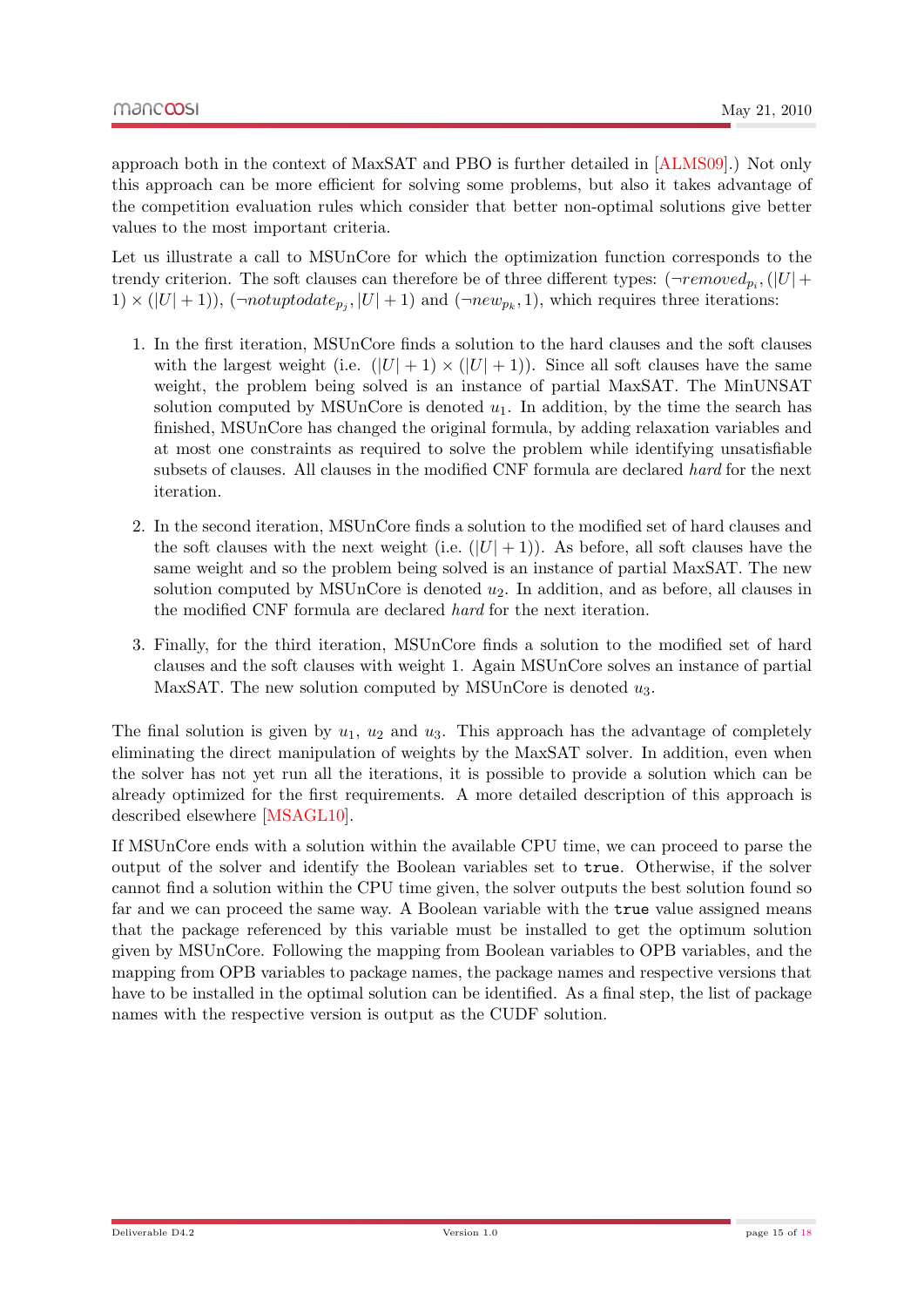## <span id="page-16-0"></span>6 An internal competition

At the beginning of January, for the Mancoosi first 2010 meeting, project members from University Paris Diderot organized an internal competition. This was a great opportunity to assess the solvers on a significant number of issues.

The solvers have been assessed on a set of 200 problems, about half being real problems and half being randomly generated problems. Note that more than 40 problems were coming from Caixa Magica, a Linux distributor.

Two tracks were organised corresponding to two different criteria. The first criteria, called "paranoid", proposed a conservative approach to the problem. In other words, the least changes would be the best. The second criteria attempted to provide a "fresher" installation and was called "trendy".

More formally, let  $U$  be the universe of a CUDF problem, containing the description of all available packages and, S a solution to the user request. Assume that  $V(X, name)$  is the set of versions in which name (the name of a package) is installed in X, where X may be either U or S. Note that this set may be empty (*name* is not installed), contains one element (*name* is installed with exactly one version), or even contains multiple elements (if a package is installed in multiple versions). Finally, assuming that  $H(name)$  is the highest version of name available in U and that  $Card(X)$  is the cardinality of set X. Let us define some basic functions:

•  $\#removed(U, S)$ : is the number of packages removed in the proposed solution S w.r.t. the original installation  $U$ :

 $\#removed(U, S) = Card(\{name|V(U, name) \neq \emptyset \land V(S, name) = \emptyset\})$ 

•  $\#changed(U, S)$ : is the number of packages with a modified (set of) version(s) in the proposed solution  $S$  w.r.t. the original installation  $U$ :

 $\#changed(U, S) = Card({\{name|V(U, name) \neq V(S, name)\})})$ 

•  $\#notuptodate(U, S)$ : is the number of installed packages but not in the latest available version :

 $\#not up to date(U, S) = Card({name}|V(S, name) \neq \emptyset \wedge H(name) \notin V(S, name))$ 

•  $\#new(U, S)$ : is the number of new packages in the proposed solution S w.r.t. the original installation  $U$ :

 $\#new(U, S) = Card({\{name|V(U, name) = \emptyset \land V(S, name) \neq \emptyset\}})$ 

The two optimization criteria combines basic criteria in a lexicographic order:

• paranoid: minimize the number of packages removed in the solution, and also the packages changed by the solution; the optimization criterion is :

lexicographic(min #removed, min #changed)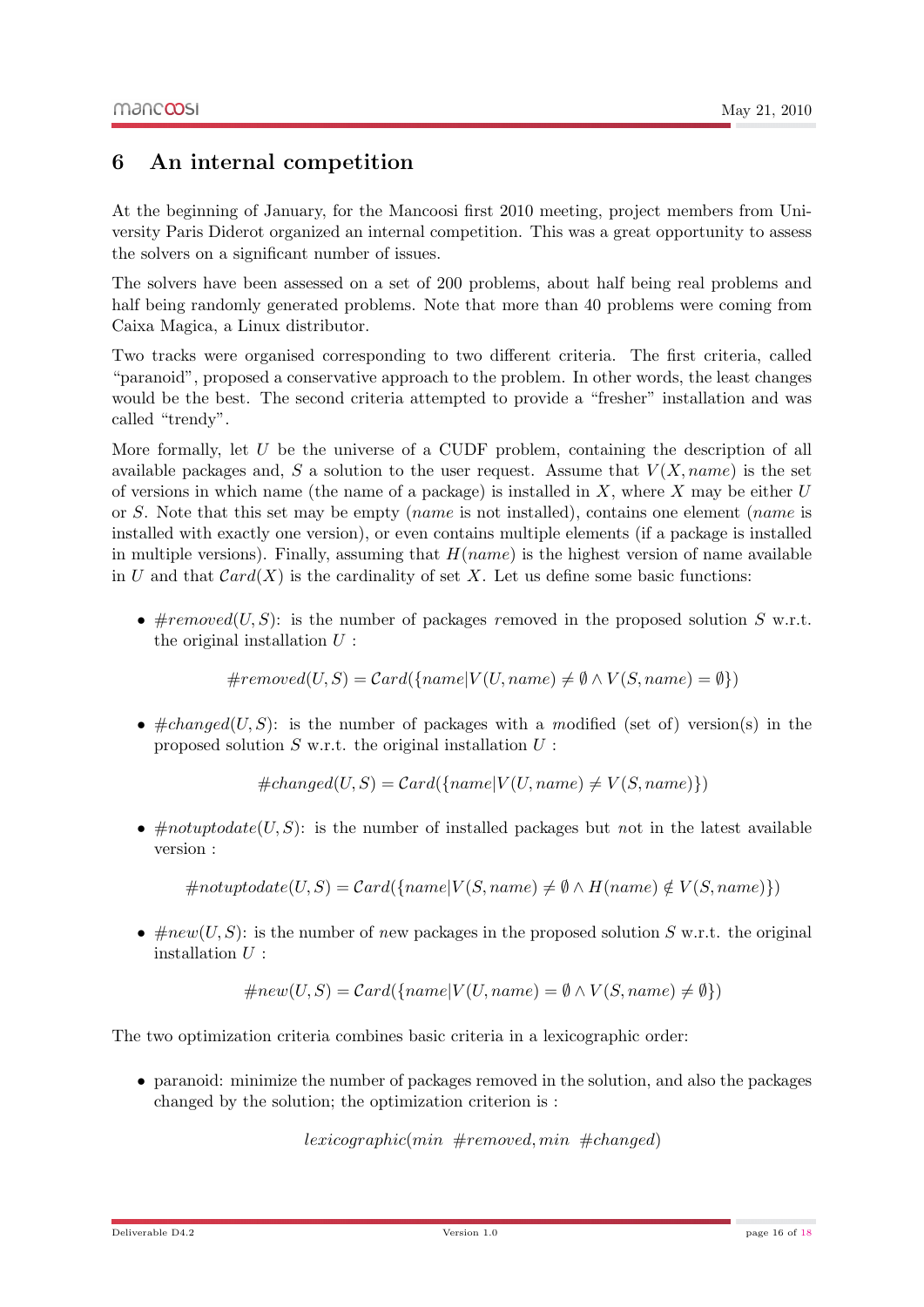• trendy: minimize the number of packages removed in the solution, the number of outdated packages in the solution, and the number of extra packages installed. The optimization criterion is :

 $lexicographic(min \#removed, min \#notuptodate, min \#new)$ 

Solvers taking part to the competition have been ranked according to these criteria.

Competition results<sup>[3](#page-17-4)</sup> have underlined different solver issues. Most of the problems were linked to CUDF and criteria interpretation. Some of these issues have already been corrected and a new run of solvers have offered better results<sup>[4](#page-17-5)</sup>.

Note that, unfortunately, the solver from UCL was not ready in time to take part to the competition.

This competition was a good opportunity to assess most of the Mancoosi plugins and to see where and how these plugins could be improved.

### <span id="page-17-0"></span>7 A note on deliverable 4.2

Deliverable D4.2 hold the INESC-ID solver as well as the UNSA solver. Both solvers have been provided with their code and with a compiled version (for linux 32 bits).

INESC solver requires Java and Python and to run. This SAT-based solver uses the p2cudf parser and the MaxSAT solver MSUnCore. It should run smoothly on any linux 32 bits version.

Due to licence restrictions, the compiled UNSA solver provided here only uses free softwares. It includes the GNU glpk and lpsolve which are respectively distributed under GPL and LPGL. Even if cplex is not included, the sources contains the cplex interface and, thus, allow a com-pilation with cplex<sup>[5](#page-17-6)</sup> Note that, though not included, it can also run using the pseudo boolean solver Wbo and the MILP solver SCIP.

Both solvers include a readme with additional information.

### References

- <span id="page-17-2"></span>[ALL<sup>+</sup>10] Josep Argelich, Daniel Le Berre, Inês Lynce, Joao Marques-Silva, and Pascal Rapicault. Solving linux upgradeability problems using boolean optimization. In Proceedings of LoCoCo2010 - Workshop on Logics for Component Configuration, 2010.
- <span id="page-17-3"></span>[ALMS09] Josep Argelich, Inês Lynce, and Joao Marques-Silva. On solving Boolean multilevel optimization problems. In Proceedings of the 21st International Joint Conference on Artificial Intelligence, pages 393–398, July 2009.
- <span id="page-17-1"></span>[MMSP09] Vasco Manquinho, Joao Marques-Silva, and Jordi Planes. Algorithms for weighted Boolean optimization. In Proceedings of the 12th International Conference on Theory and Applications of Satisfiability Testing, pages 495–508, July 2009.

<span id="page-17-4"></span><sup>3</sup>See http://www.mancoosi.org/misc-nice-2010.

<span id="page-17-5"></span><sup>4</sup>See http://www.mancoosi.org/misc-internal/.

<span id="page-17-6"></span> ${}^{5}$ Provided cplex is available...